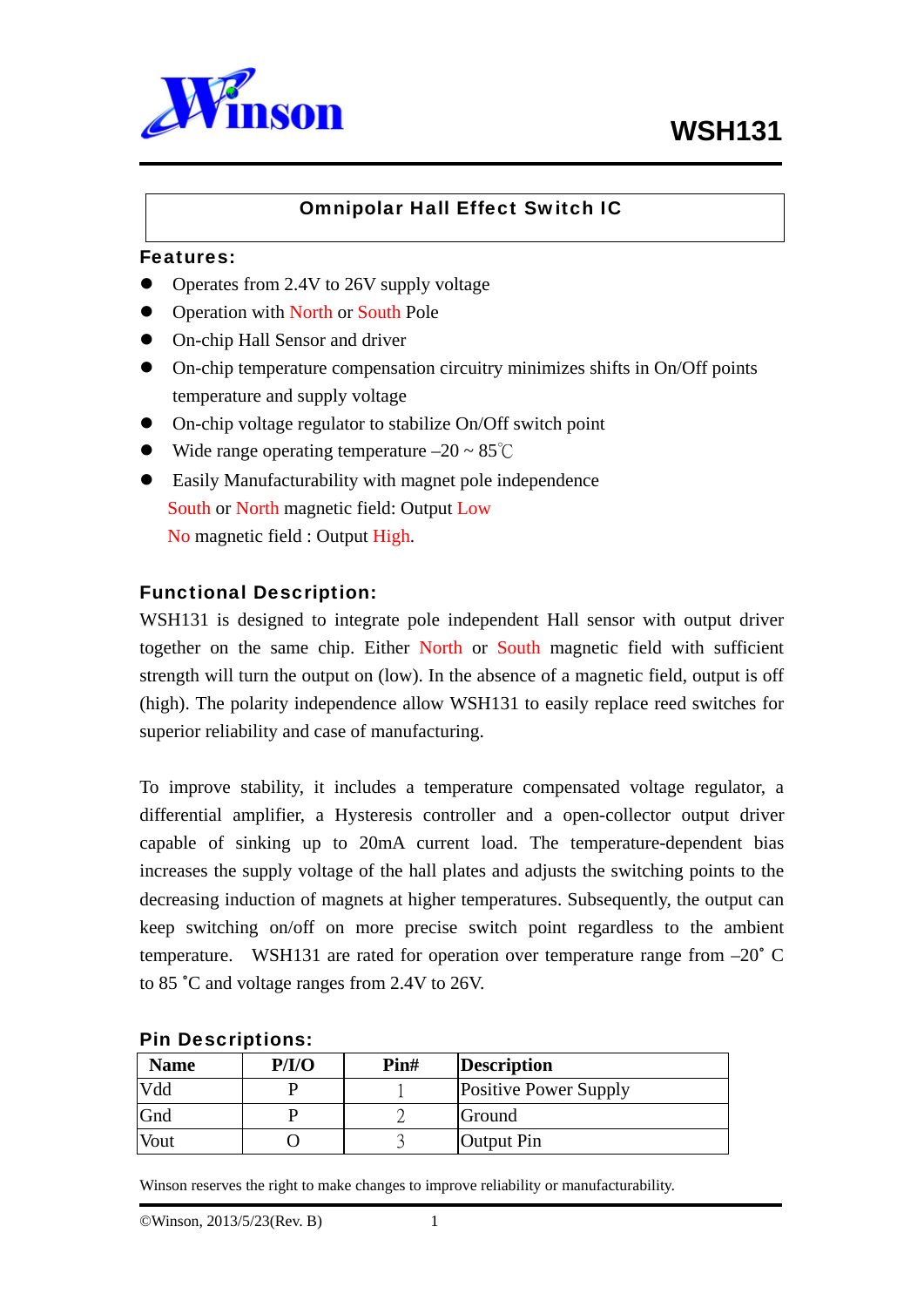

L

## Absolute Maximum Rating (at Ta=25˚ C)

| <b>Supply Voltage</b>              |     | Vcc ---------------------------      | 26V                                        |
|------------------------------------|-----|--------------------------------------|--------------------------------------------|
| Output breakdown Voltage           |     | $Vout_{(breakdown)}$ --------------- | 30V                                        |
| Magnetic flux density              | B   | ---------------------------          | Unlimited                                  |
| Output ON Current (continuous) Ic  |     | ---------------------------          | 20mA                                       |
| <b>Operating Temperature Range</b> | Ta  | --------------------------           | $(-20^{\circ}C \text{ to } +85^{\circ}C)$  |
| <b>Storage Temperature Range</b>   | Ts. | ---------------------------          | $(-65^{\circ}C \text{ to } +150^{\circ}C)$ |
| Package Power Dissipation          | Pd  | --------------------------           | 350mw                                      |

## Electrical Characteristics:  $(T=+25^{\circ}C, Vcc=2.4V \text{ to } 26V)$

| <b>Characteristic</b>               | <b>Symbol</b> | <b>Test Conditions</b>           | Min | <b>Typ</b> | <b>Max</b> | <b>Units</b>   |
|-------------------------------------|---------------|----------------------------------|-----|------------|------------|----------------|
| <b>Supply Voltage</b>               | Vcc           |                                  | 2.4 |            | 26         |                |
| <b>Output Saturation</b><br>Voltage | Vout<br>(sat) | $Vec=12V$ , $Ic=10mA$<br>B > Bop |     | 0.2        | 0.6        |                |
| <b>Output Leakage</b><br>Current    | Ileakage      | $Vec=12V$ , $B<$ Brp             |     | < 0.1      | 10         | $\mathbf{u}$ A |
| <b>Supply Current</b>               | Is(off)       | Vcc=12V,Output<br>Open           |     | 3.0        | 6          | mA             |

# Function Block:

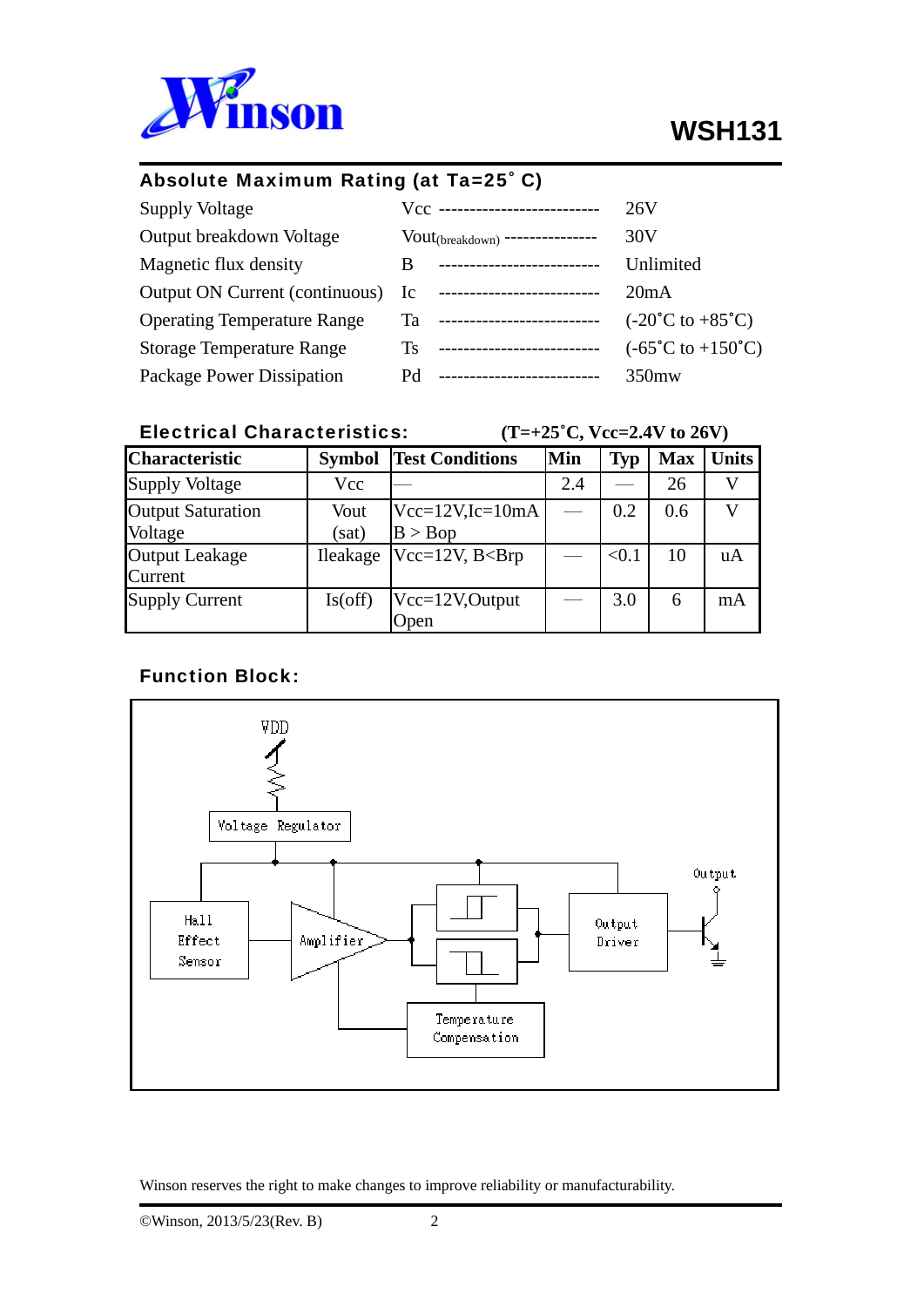

L

#### Magnetic Characteristics:

| <b>Characteristic</b>    | <b>Symbol</b> | Grade | Min. | Typ. | Max. | Unit  |
|--------------------------|---------------|-------|------|------|------|-------|
| <b>Operating Point</b>   | Bop           | A     | ±20  |      | ±100 | Gauss |
|                          |               | B     | ±20  |      | ±150 | Gauss |
| <b>Operating Point</b>   | <b>Brp</b>    | A     | ±10  |      |      | Gauss |
|                          |               | В     | ±10  |      |      | Gauss |
| <b>Hysteresis Window</b> | <b>Bhys</b>   |       |      | 10   | 30   | Gauss |

**Ps:**  $+ -$  indicate direction of magnetic field, 1mT=10 Gauss

#### **Order Information: (Halogen Free)**

| WSH131-XPAN $\Box$ (TO-92) | Grade:               |
|----------------------------|----------------------|
| WSH131-XPCN $\Box$ (SOT23) | $\vert$ 3: 100 Gauss |
| Grade                      | 5: 150 Gauss         |

## **Application Circuit:**